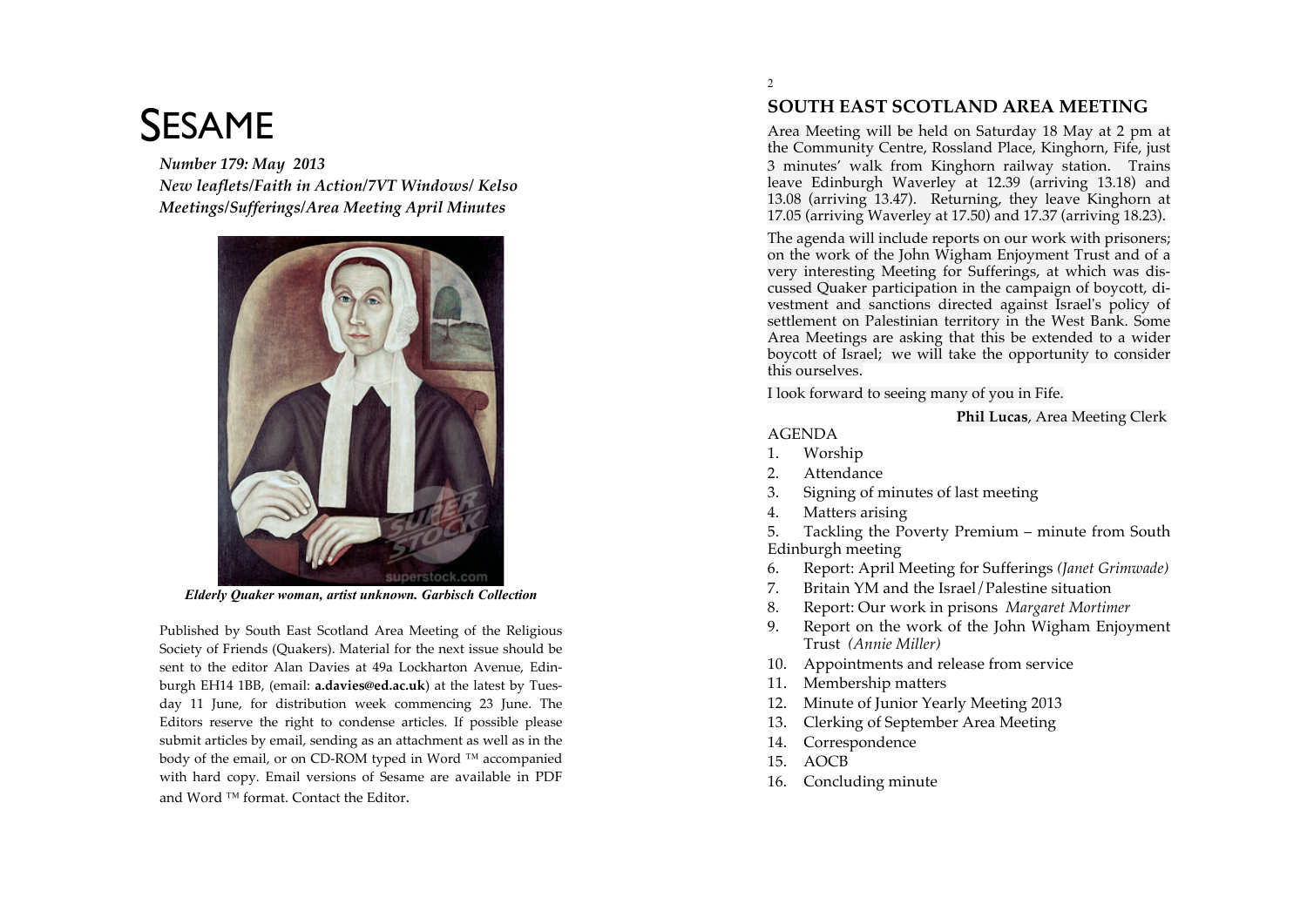#### **Leaflets on Ministry and on Meeting for Business**

Elders attached to Central Edinburgh have produced the following documents: they are published here for the information of AM. Comments are welcome and should be directed to the Convenor LM Elders

# Ministry during Meeting for Worship

*Everyone in the meeting partic ipates in the act of wor ship, though some may find silent worship unfamiliar. The suggestions below may help you if you are new to Quaker worship, or remind you if you've been many times b efore.*

In Quaker Meeting stillness and s ilence are as much a part of our worship as our speaking.

Once the meeting has gathered into silence, someone may feel led to rise and speak, pray or even sing: this is known as 'vocal ministry'. Ministry should be prompted by the Spirit within.

Listen to all ministry in a spirit of acceptance.

• Whatever is said, even if it does not seem to speak directly to you, may speak to others in the room.

If you are prompted to minister, wait until you are sure that your message--and the time--are right:

- Let your message grow within you and then try to speak in humility, from your own exp erience and from the heart;
- Speak clearly and loudly enough for all to hear;
- Aim for simplicity and clarity;
- It is usual to stand up to minister, but feel free to remain seated if you have difficulty standing.

When ministering, respect the mi nistry of others:

• Leave time for yourself and others to absorb what has been said;

- 4
- Speak your own truth, without challenging what has been said before;
- It is very rarely helpful to speak more than once during Meeting.

It is helpful for Meeting to close with a period of silence, so please avoid making a dditions towards the end.

If you wish to read to yourself, try to do so sparingly – reading tends to shut you off from sharing the e xperi ence of the meeting, and those near you may find it distracting.

We should be tender with those who find it difficult to follow these guidelines – -please bear with them in a spirit of care while in the Meeting, and consider looking for ways to offer them help outside it.

[For those seeking further guidance, the red booklet of *Advices & Qu eries* is a good place to start.]

#### **Quaker Meeting for Worship for Business Brief Guidelines**

- When Quakers meet to do business, it is a Meeting for Worship.
- We are seeking a sense of God's will, or the common spirit of the group, so the discipline is to let go of our own will.
- Silence at the start allows us to gather together in the Light, or in community, and settle into sensing our inward guidance.
- The clerk will introduce each business item and, after a brief silence, anyone wishing to speak will usually stand. The clerk will then sense who to choose to speak. Not everyone may be called.
- We try to listen attentively, without interrupting, leaving space between contributions.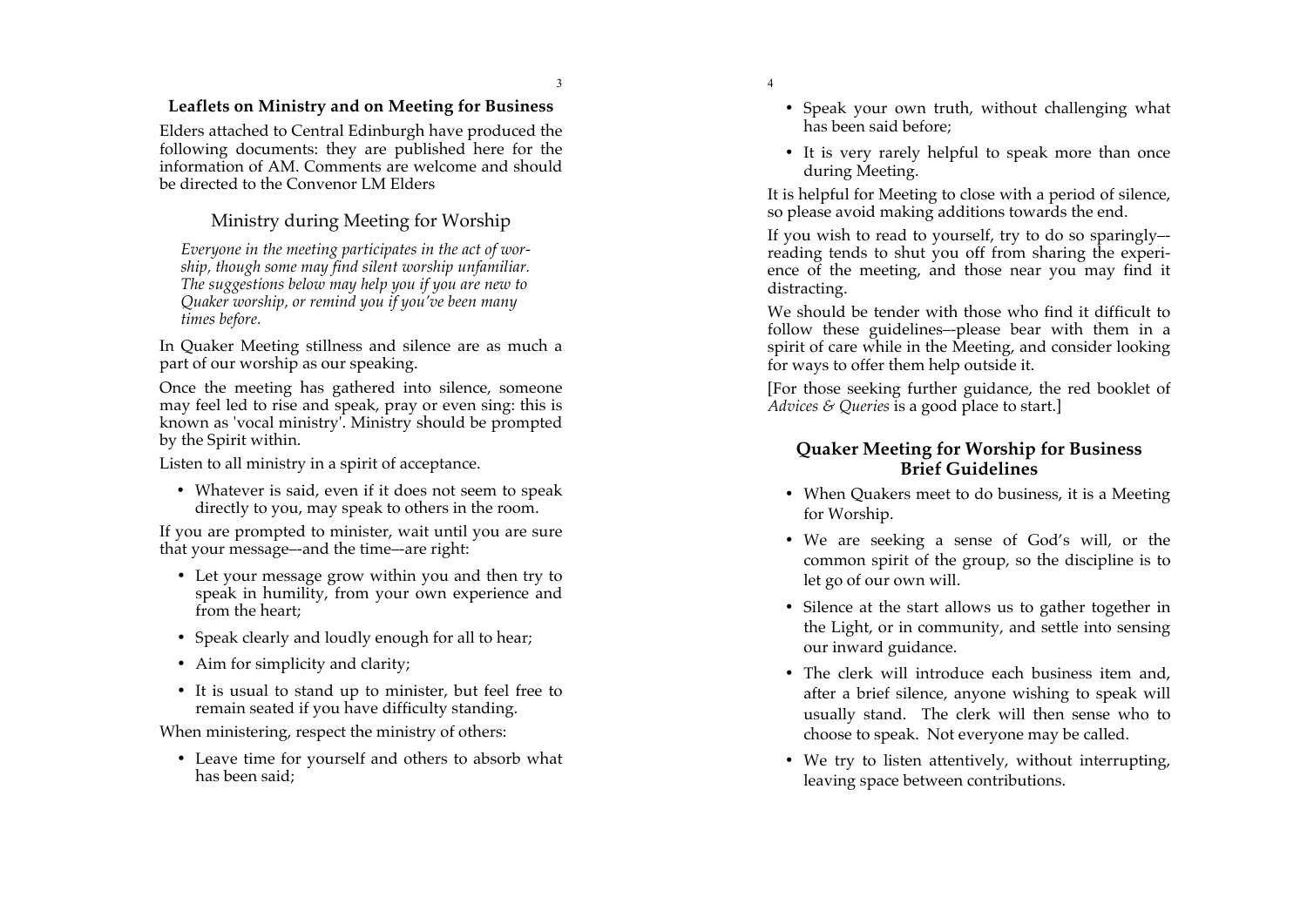- It is normal to speak only once on any topic.
- The clerk may ask for silence, to help the Meeting reflect.
- The clerk chooses when to start writing a minute to sum up the sense of what has been said. This is done in silence and then read out. The clerk then asks if it is acceptable. We may show our agree ment by saying "I hope so", or just nodding or keeping quiet. Anyone who wishes to amend the minute will stand, again waiting to be called by the clerk. The minute is then modified until unity is reached. We try not to make major changes or introduce new ideas at this stage.
- Once the minute is agreed, try to set aside any dis appointment if it is not phrased exactly as you would like. Accept that the decision has been reached collectively in a spirit of worship, remem bering that unity is not the same as unanimity.

#### Edinburgh Quaker Gay and Lesbian Fellowship

Edinburgh Quaker Lesbian & Gay Fellowship (QLGF) was laid down in April after 7 years of meeting monthly. The reasons for this are both positive and negative. On the positive side, recent strides towards equality and the impending passage of legislation on Equal Marriage means that there is less of a need for lesbian, gay, bisexual and transgender people to meet in a separate space. On the down side, after much searching and two Meetings for Clearness, this much valued group was laid down as no suitable replacement to co -ordinate the group could be found to replace the steadfast convenor,

6

Mary Woodward, who had completed two triennia in that role.

Despite the advancement of equality, there is still a need to provide outreach to gently support people who have still not yet come to terms with their sexuality or who wish to explore their LGBT spirituality in a safe, supportive and worshipful space. It is hoped in the meantime that new ways will be found to continue this outreach and ministry.

The group closed with a celebration at the Regent Pub and the following poem was composed for the occasion by one of our members, Derek Read, who came to the group regularly from the West of Scotland. A group continues to meet informally on a monthly basis in Glasgow.

*The Worship Space Born out of connections, meetings friendships, the will to create A safe space, a meeting space In the fastness of Edinburgh's stones And looking for the silence The Spirit speaking In various places, various guises In the Pink Triangle, Looking for the worship space And in Howe St, The Royal Oak, Glasite Meeting House, We found it, at various times In various guises And these places will speak Of our presence, our struggle And we will be remembered In the stones, in the friendships forged in the continuity of queer quakers Seeking another way To express God's love Speaking quietly and carefully to those who are dispossessed*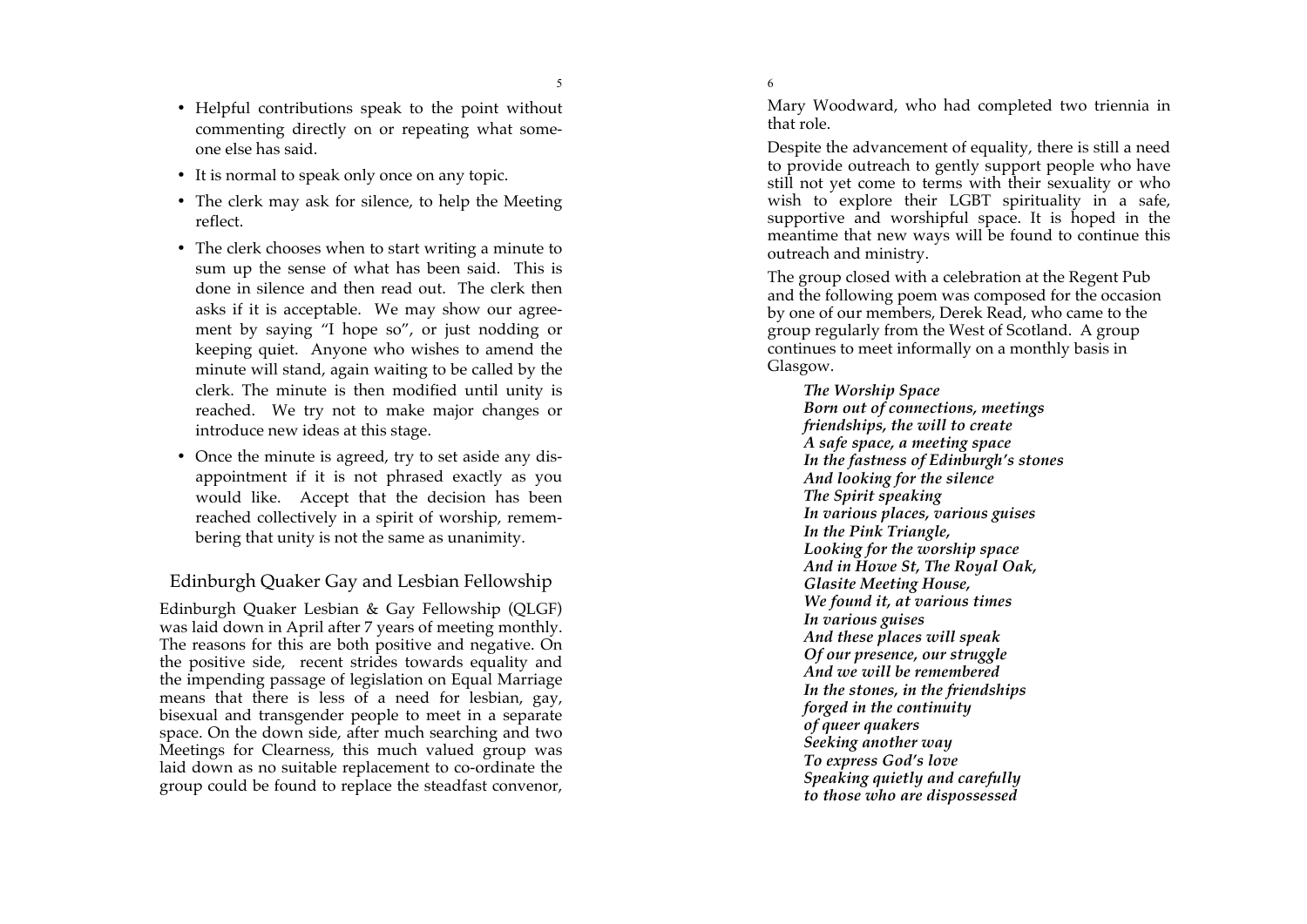*Finding a place to worship In whatever way seems fit To those who do not quite fit into square holes with round pegs.*

The group plans to use the remainder of its funds to hold an open celebration to which all Quakers in Edinburgh and be -yond will be invited to celebrate Equal Marriage when it passes into law, to thank all Quakers who have been national -ly visible in upholding and advocating the need to celebrate all loving committed relationships in the same manner . Get your Quaker gladrags ready for the event which will be announced when the right time comes!

### **Mark Bitel,** Central Edinburgh LM

# **Helping to create Scotland's first community -owned organic farm.**

John Fitzgerald, of Edinburgh Central Quaker Meeting, is *putting his faith into action by serving on a steering group which hopes to launch Scotland's first community -owned organic farm later this summer. The farm is based in Whitmur in the Borders, about 16 miles out of Edinburgh* .

I have always been interested in the idea of stewardship. From Advice 42: "We do not own the world, and its riches are not ours to dispose of at will…"

This is a simple idea, but for me it has profound ethical implications which I began to explore during my course in philosophy at Edinburgh. As a Quaker, it was great to move from theory to practice. Being involved with the project at Whitmuir has allowed me to put my beliefs about stewardship into effect. It has been inspiring to be part of a group which is working to model the future of sustainable food, right here in South East Scotland.

The steering group grew out of community discussions in late 2012. Now incorporated as a community benefit society, we have launched a share issue and plan to buy 140 acres of farmland in the Scottish Borders and man -

age the farming there. We will also develop a pioneering educational programme in order inspire and empower people across Scotland to discover and take their part in the future of food.

#### **Whitmuir today**

8

Whitmuir is a beautiful 130 acre organic farm, which al so hosts a successful farm shop, a butchery, an organic cafe, the Breadshare Bakery, an art gallery, and a couple of community education projects, not to mention our many pigs, cows, hens, sheep and turkeys.

Over the last six years, the owners, Pete and Heather, have transformed their small private farm into a public space. Many of the 70,000 annual visitors to the shop, gallery and restaurant already walk round the farm and each year we organise tours and talks for schools, uni versities, community groups and farmers. To ensure Whitmuir continues and develops, we are involving the community to raise much-needed capital and engage committed supporters in the future of the project. As acting chair of the community farm steering group, I have been using a version of the Quaker business method to keep our discussions open and productive.

#### **Whitmuir tomorrow**

As well as continuing to produce good food every day, we want Whitmuir to become a living learning space that is experientially rich, intellectually engage and ac cessible to all. We plan to develop a number of discov ery trails, exhibits, educational opportunities and citizen science projects.

#### **Growing the future**

Quakers have always had a commitment to socially and environmentally responsible investment. We hope that you will help us put our vision into practice.

Shares are available to purchase from £50 – £20,000 and each shareholder gets one vote. To join you must be over 5 years of age, support the purpose of Whitmuir Community Farm and buy a minimum of one £50 share.

Among our first shareholders are Maya (age 5) and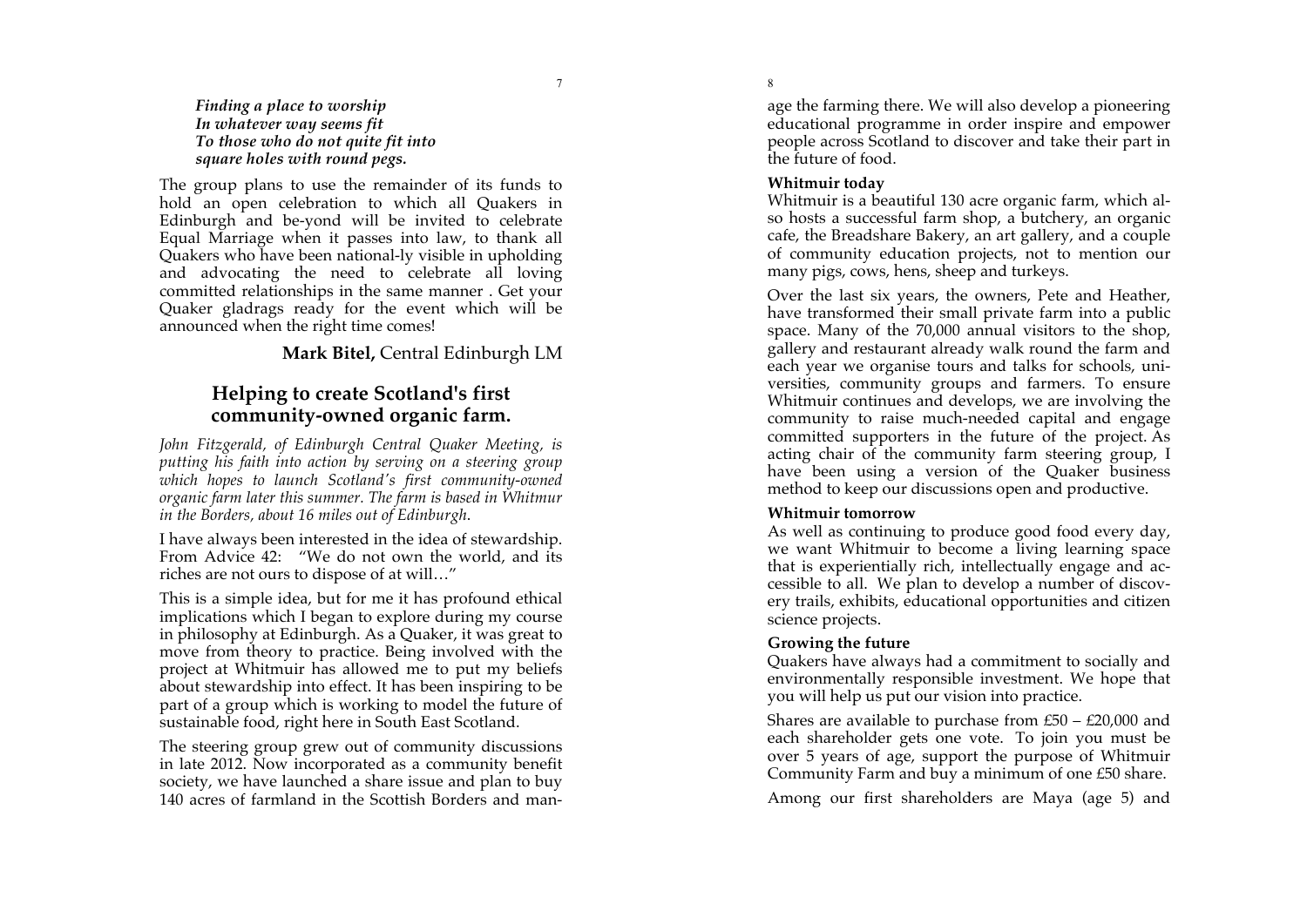Innes (age 10).

To purchase a share or to get in touch with us, please visit www.whitmuircommunityfarm.org

Tel: 01968 661908

info@whitmuircommunityfarm.org

Please consider supporting us, and spread the word!

#### **John Fitzgerald**

John hopes to have the chance to talk to Edinburgh Quakers *about his experiences with Whitmuir Community Farm sometime in May or June.*

# *Windows to the World Appeal Spring 2013 Update*

An article appeared in Sesame in June 2012, explaining the work of the small committee formed to raise funds for the replacement of the failing windows to the Meet ing Room and Hall at 7 Victoria Terrace.

We wrote another article in November last year, when we were able to express , on behalf of the committee, our astonishment and delight at the phenomenal generosity of *very* many individual Friends, Meetings and visitors to our building, who have helped so generously so far.

We have actually passed the half way mark to our original total of £108,000. We have managed to raise an encouraging £18,500 from grant making Trusts and Foundations, with the latest, £10,000 from the Garfield Weston Foundation arriving at the time of writing in late March! This brings the current total to around £65,000, well over half way to our original total of £108,000.

A combination of this heartening fundraising progress, and the actual condition of some of the windows, led our Trustees to make the decision to phase the window repairs. Work will begin on the six windows on the West facade, as these were in the worst condition - originally identified as needing repair or replacement in a

condition survey carried out in 2008. It was also felt that starting some of the work would allow our many generous donors to actually see some progress. Watch out for scaffolding on the Upper Bow! We hope that this work will have concluded by late summer. The work has been re -quoted, and executing the window works in two phases will allow us a much clearer idea of the costs to scaffold and replace the windows on the other faces of the building, so our remaining fundraising total will also become clearer after this first phase concludes.

Despite the important contributions from Trusts and Foundations, the great majority of the appeal funds to date have come from Friends, other Local and Area Meetings and users of the building who have seen the appeal leaflet. The fundraising committee is enormously grateful for the extraordinary generosity shown in this way. Thank you.

#### **Emma Griffiths Anna Deregowska**

Individual donations to the appeal are welcome by cheque or BACS. Please make cheques payable to: **South East Scotland Area Meeting** and send to: Henry Thompson, Assistant Treasurer, 7 Victoria Terrace, Edinburgh EH1 2JL.

BACS payments can be made to the following account: *Name of Account holder:* South East Scotland Area Meeting *Name of Bank:* Triodos *Sort code:* 16 58 10 *Account number:* 00652501 *Reference:* Windows to the World Appeal (If sending donations by BACS, please drop us an email at sesam.appeal@gmail.com, so that we can thank you, and keep track.)

Please include a statement if you are a UK taxpayer to enable us to reclaim Gift Aid on your donation. To qualify for Gift Aid you must pay an amount of UK income tax and/or Capital Gains Tax, at least equal to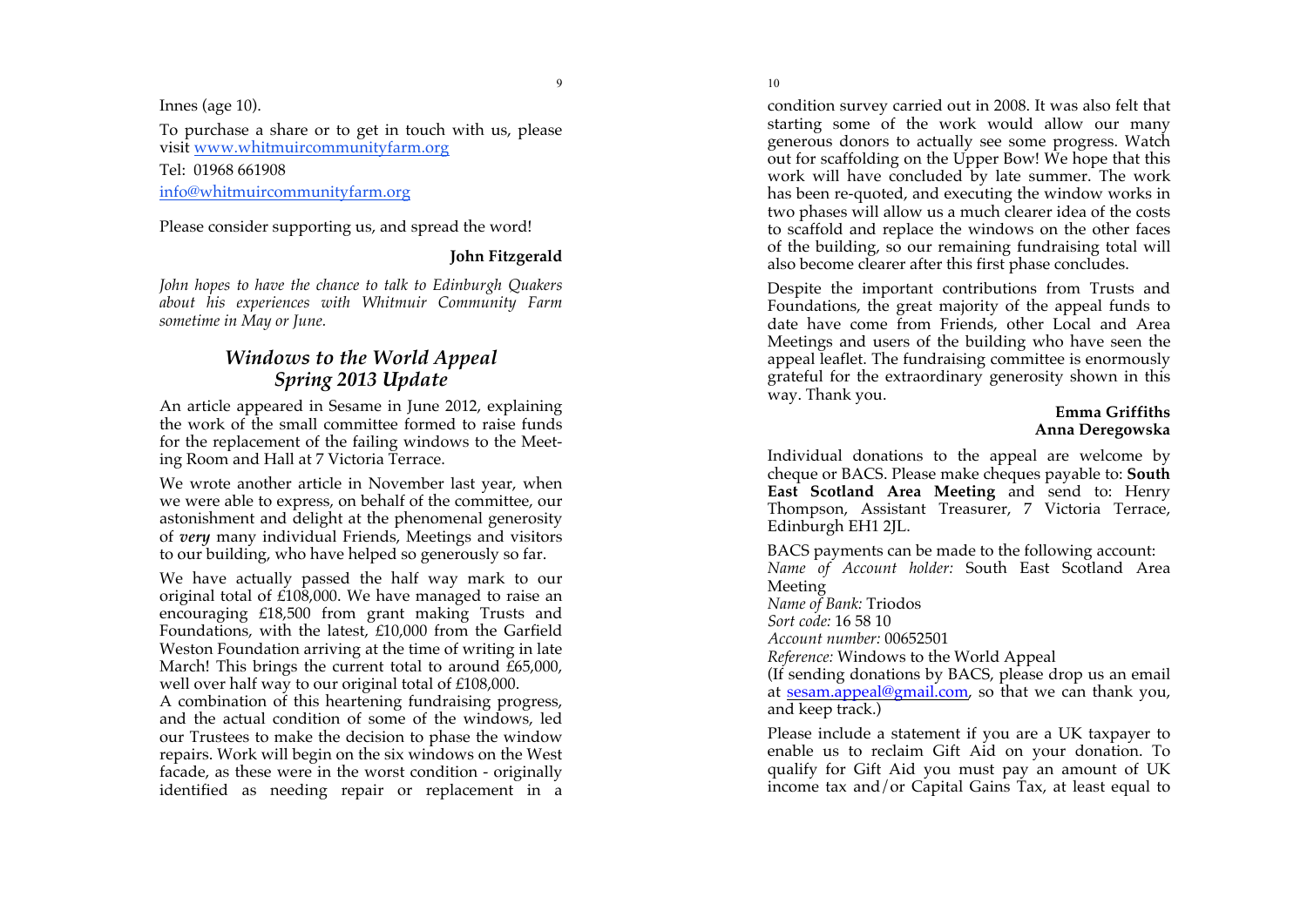the tax the charity reclaims on your donations in the relevant tax year.

## **JOHN WIGHAM (ENJOYMENT) TRUST**

*We are in the happy situation of having a modest legacy to disburse. John Wigham directed that grants should be made to "deserving persons resident in Scotland who owing to straitened circumstances are unable to enjoy the usual pleas ures of life, the purpose of such grants being to provide the recipients with some additional comfort or pleasure of an ex ceptional nature over and above the usual necessities of life" .*

*Money has been distributed over the past 8 years, totalling £43,000 up to Spring 2012. The money now in hand is likely to run out this year unless new donations are forthcoming. .*

*We welcome applications from Quakers and others resident anywhere in Scotland, for grants large or small. £500 will normally be the maximum. Applicants may obtain an appli cation form and further information from :*

Sylvia Massey, John Wigham (Enjoyment) Trust, 22 Bruntsfield Gardens, Edinburgh, EH10 4EA .

Tel: 0131 229 4238 Email: sylviamassey293@btinternet.com

*The completed form should be passed to a Friend of long standing, well -known to his/her meeting, who will counter sign it and forward it to the address above, to arrive by 31 March or 30 September. Applicants will normally hear the results of their application within 8 weeks .*

#### **Hilary Davies**

# **Where is that of God in your life?**

A meeting on 28 April to discuss this issue and consider the place of theism and non -theism in Quaker life produced these questions for further consideration

#### 12

#### **Questions**

Why do we need (a) God?

Why do we think we can cope without God?

Is it necessary to believe in God to belong to Quakers **?** When we use the word *God* does it stand for something or is it a 'catch all' for our spiritual experience?

#### **Jasmine Perinpanayagam**

# **Meetings at Kelso Meeting House**

The next 'Learning Saturday' at Kelso Meeting House will be on 1 June. It will start with refreshments at 10 o'clock for a 10.30 start, and will finish by 4.30 at the latest. Lunch and tea will be provided.

We will be led by Thomas Swain of Philadelphia Yearly Meeting. Thomas has travelled in ministry among Brit ish Friends since 2005 with a concern for enabling spir i tual gifts among Friends, and is an Associate Tutor at Woodbrooke Quaker Study Centre where he has regu larly facilitated learning in this concern. He is a member of Middletown Monthly Meeting of Philadelphia Yearly Meeting, and served as Y.M. Clerk for six years.<br>In his words:

*One of the areas of our own lives that we might minimize in ourselves is our spiritual gifts – those things that we do so naturally and effortlessly. On the other hand, these are the capacities others generally value in us. When we create a comfortable space to discover our gifts with one another, we*  begin to see the power we are given to transform our world *and ourselves. We really can find the "power to heal, to liberate, to tackle the demonic systems and structure of society" in short, we can find the grace to rebuild or restore our world. This work together is a beginning of naming our gifts that will enable us to be more effective Friends.*

The evening before - Friday 31 May - Thomas will be at Victoria Terrace where he will facilitate our exploration of 'The guidance of the Spirit – seeking and finding'.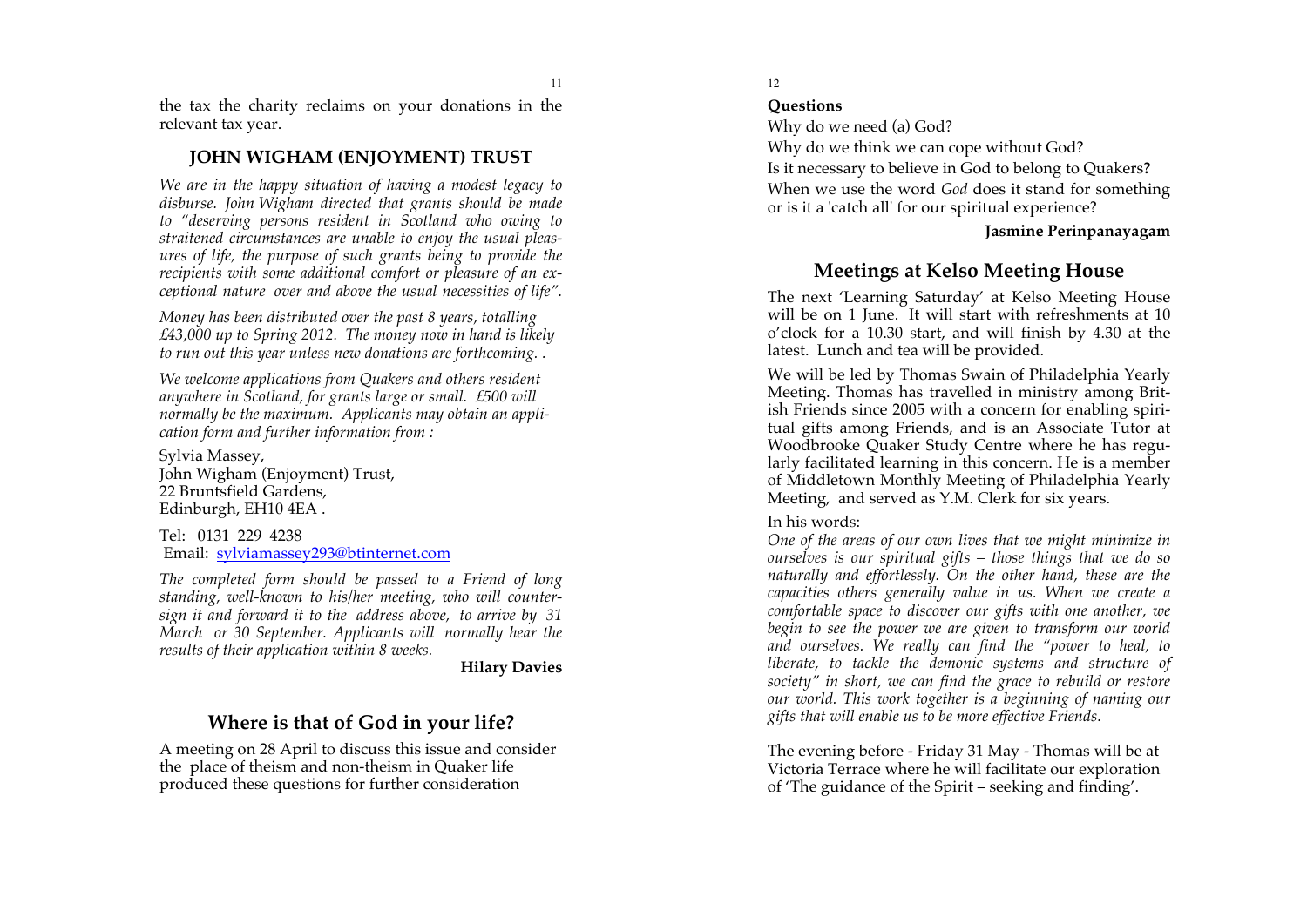Refreshments at 6.30, for a 7 pm start, ending at 9 pm.

All are welcome to either or both events. They are free of charge, but any contribution towards costs would be welcome. It would be helpful to have an idea of numbers, especially for the Saturday. Please let Jane Pearn know if you hope to come.

Email: jane.pearn@btinternet.com

#### **Jane Pearn**

# *European and Middle Eastern Young Friends Spring Gathering Epistle 2013*

*EMEYF would like to present the epistle from the Spring Gathering 2013 held at Gearstones Lodge, Ribblehead, North Yorkshire. Our week was inspired by the theme of 'The Body Electric: exploring spirituality through creativity'. We were able to realise these themes through workshops, discovering the local area (hills, caves and red squirrels included) and through both programmed and unprogrammed time together. Our Meetings for Worship for Business led to an understanding that each member of EMEYF has an active role to play within our community. Our spirituality and creativity can allow us to do this.*

#### *[ . . .]*

#### *Reflections and Memories of Spring Gathering 2013.*

*On a Friday early in April, I drove my wee car, full of candles and crafts, over the mountainous landscape towards Gearstones Lodge, set deep in the Yorkshire Dales. It had been an early start, and as I neared the flag on my satnav, the unexpected curves and twists of the road focussed my attention. However I was conscious of the bleak beauty of the countryside around me. Suddenly the sun came out, and the scenery was unimaginably transformed. Deep troughs of glinting snow remained, framing the stone walls, and contrasting with the golden grassy rises. Ahead, the white-tipped peak of Ingleborough beckoned. Even the sheep seemed to turn their faces upwards, and the lambs began to prance and bleat in sheer joy.* 

*It was my first visit to the Dales, as it was for many of the group, and the incredible setting provided the perfect backdrop for our Gathering. It inspired awe and silence; it calmed our busy minds, and its vast power and austerity demanded attention. When the sun shone, we flocked outside to feel its warmth on our faces and breathe the air. Even the water we drank came from a local, natural spring!*

*In ones, twos and threes, our group gathered together, forming a close-knit troupe from all over Britain (Aberdeen to Brighton) and beyond (Norway, Germany, France and the Netherlands). It was noted by many that we formed a comfortingly close bond with each other; from a personal perspective, I found our dynamic to be particularly considerate and compassionate. The diversity amongst us was clear, both in language, culture and temperament. We created acceptance and adapted to support the needs of each other with ease.* 

*We created a lot more than that though; our theme (The Body Electric, based on the Walt Whitman Poem) was to explore spirituality through creativity. Through workshops with the Leaveners, we explored how we use our bodies – to interact, to share emotion, to mirror one another and create relationships. We played games, becoming playful with each other, laughing at the frankly ridiculous noises we made at each other, and becoming intensely aware of each other in space. We created living statues with our bodies, representing hope, justice, truth and light. And finally we explored why we are creative, and why we are spiritual.*

*For many, the two were, are, inextricably linked: "When I am creative I am silent, and when I am silent I am spiritual." For some, creativity provides an outlet for deep-felt emotions, and spirituality provides time to process this. Both allow connection to others, through shared interpretations of words and thoughts as well as art. Our Epistle is created from words shared and spoken throughout the Gathering, and also includes an audio-file of a soundscape, produced by one member of the Gathering. It is a noise collage of songs, games, the wind, the river and the caves. It represents our week beautyfully, and we are grateful for it.*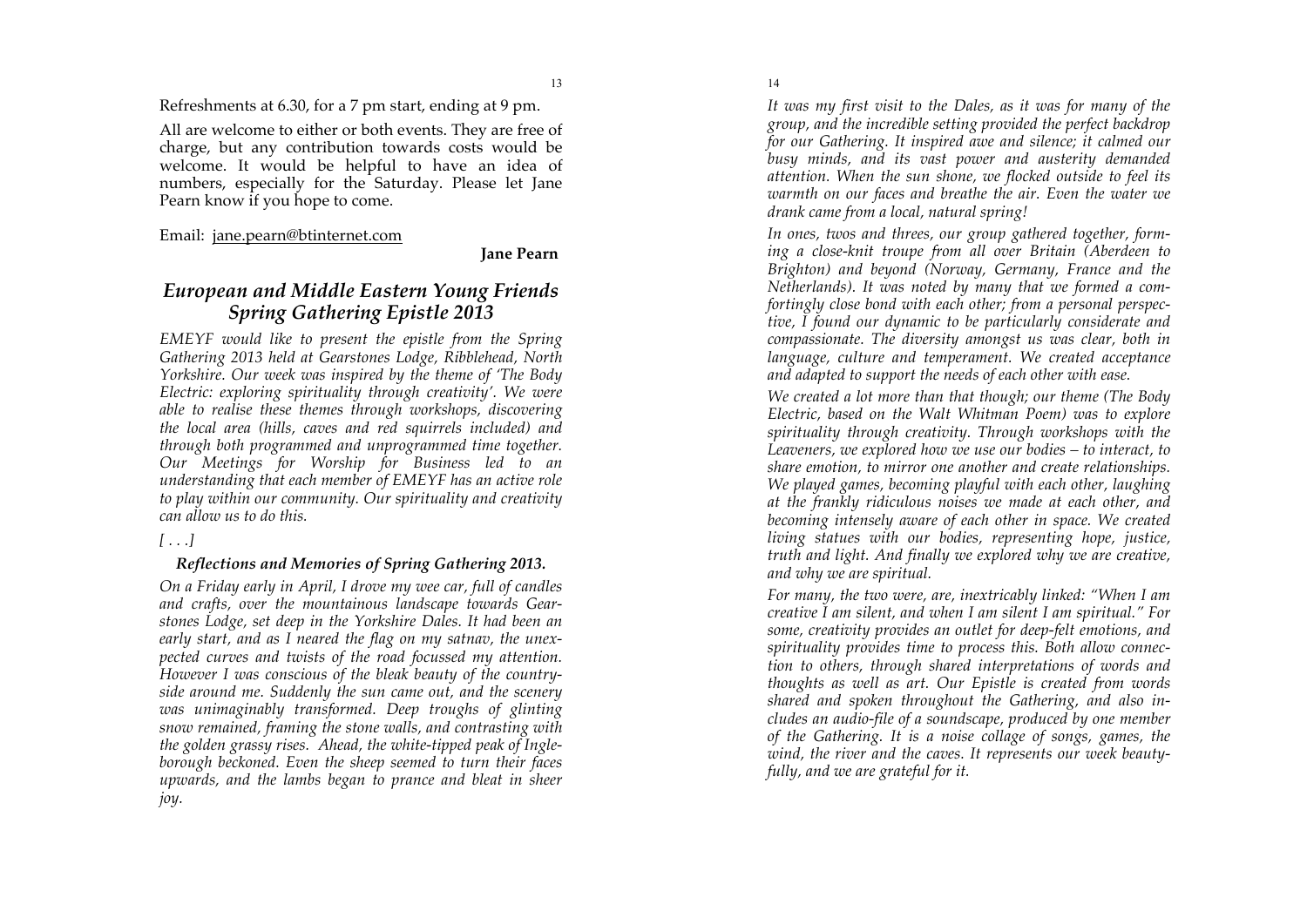*We are also incredibly grateful and appreciative of the welcome we received in Yorkshire. On our first full day, we welcomed John and Jean Asher to the Lodge for tea, and they gave us talks on the landscape, and nature of the Yorkshire people, and the sociological significance of their history in relation to the 1652 Quaker heritage. We discussed the Sufferings, and learned more about British Quaker history in the region. We were also able to meet Alison, who invited us to Settle Meeting House later in the week, and on our soggy arrival plied us with tea and coffee and a comforting sanctuary from the rain. We also met Chris Hart, who, along with his wife Jess, generously offered their time and expertise to take a group of us down the local caves.* 

*For many, this was the highlight of the trip, and with a bit of quick negotiating with the equipment hire company in Ingleton, a dozen Young Friends went down underground for a morning, learning more about the geological relevance of the area. Again there are pictures in the collection.*

*We were also delighted to meet Judith Bromley and Friends from Wensleydale and Swaledale Meeting, who took us on a peaceful wooded walk near Hawes. Led by Judith, we explored different ways of walking, sometimes alone, sometimes in silence, and at the end of the walk were rewarded by the red squirrel reserve, which lived up to all expectations. The squirrels were completely aware of our presence, and completely unfazed. It was just lovely.* 

*Judith returned to us the following day and led a workshop in Body Prayer, stretching our physical and emotional selves in the sunshine, and holding each other in the Light as we did so. It was an incredibly powerful moment, as we sat together appreciating the beauty around us, and the bonds forming between us as a group, as well as with the landscape were palpable.* 

*Now, catering for 25 for a week is no mean feat, especially our unique combination of vegans and vegetarians. But we all mucked in, and cheerfully produced hearty meals, primarily featuring vegetables from the local organic farm, run by Quakers. One aspect of our week was using our entire bodies as tools for creativity and spirituality – and what better way to* 

*explore this than to volunteer at the Farm for a day, not only providing a service with our able bodies, but also giving back to the local community which had welcomed us so warmly. So off we went, in the community-run Little White Bus, and worked for the day digging compost and planting seeds. We even rebuilt a wall! We were privileged to be able to see exactly where our veggies had come from, and to help produce the next harvest. It was a wonderful, head-clearing day after what had been an intense week of processing and worship. Some of those hop-plant-roots got the better of us though, as you can see in the pictures!*

*Our Meetings for Worship for Business formed an important part of the week, and immediately helped to create a sense of self, as those who were new to EMEYF and old timers alike grappled with ideals and practicalities. We were reminded of the quotation, 'Business Meeting, where Minutes take Hours' However we discerned a strong feeling amongst the group present that outreach to isolated Young Friends in Eastern Europe and the Middle East must be a priority, and therefore decided upon Macedonia as the location for Spring Gathering 2014. We hope that the accessibility will encourage more Friends from these regions to join us, and are committed to making this a reality. Our involvement in the wider Quaker community was also raised, and we ultimately felt that as well as grounding us as part of a wider network of Friends, these Meetings helped to galvanise and shape our vision for what EMEYF can be and do. We took* Advices & Queries *27 to our hearts:* 

Live adventurously. When choices arise, do you take the way that offers the fullest opportunity for the use of your gifts in the service of God and the community? Let your life speak. When decisions have to be made, are you ready to join with others in seeking clearness, asking for God's guidance and offering counsel to one another?

*On a lighter note, we set up a Secret Friends game, which, with 25 of us, resulted in gift-giving on a colossal scale! We also held an Easter Egg Hunt, made badges for each other, jammed together on a motley collection of instruments, and visited the local pub where we bewildered the locals with a* 

16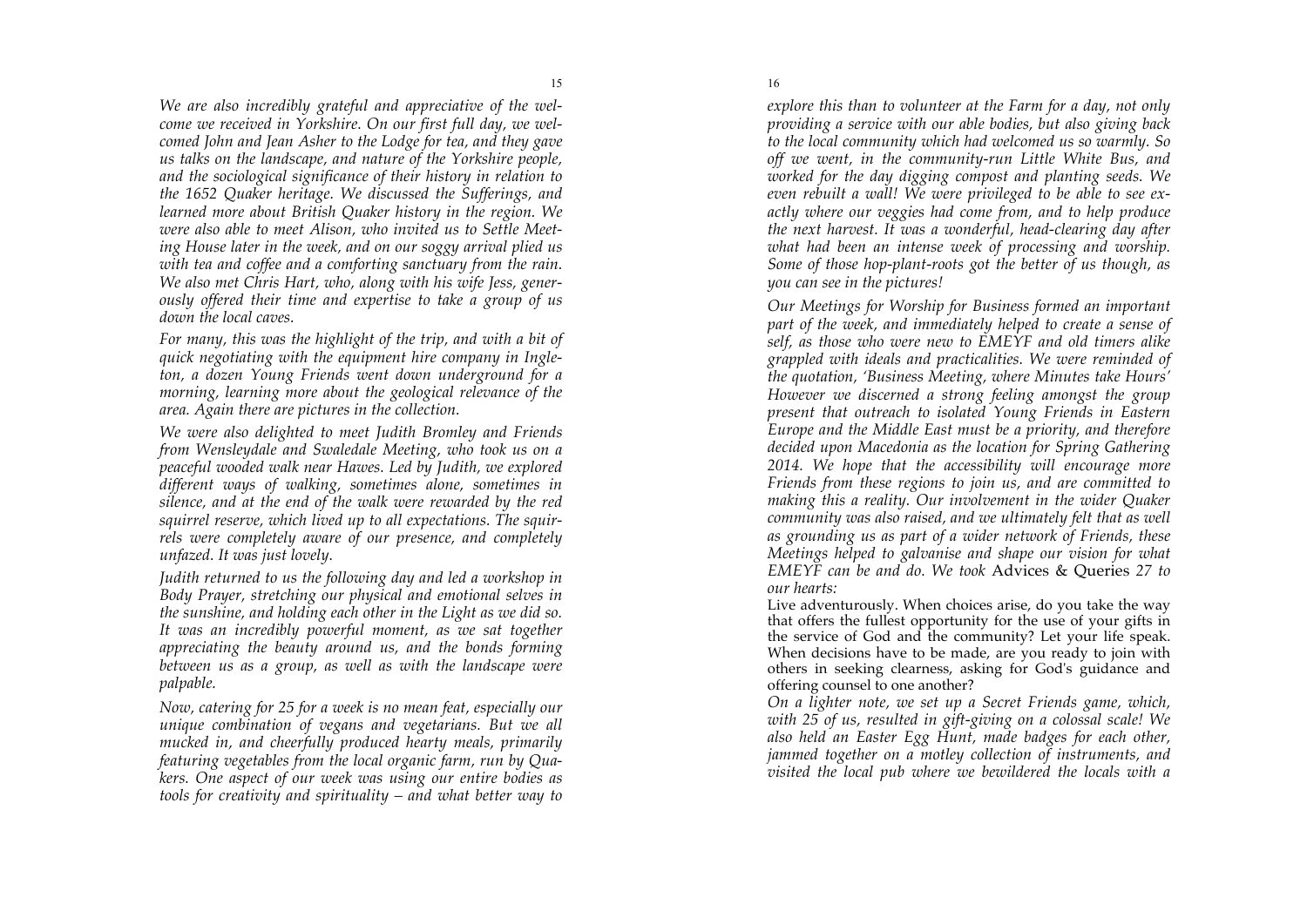*raucous game of Unwilling/Unable in the corner. We packed in really quite a lot.*

17

*I suppose if I had to sum up the Gathering in three words it would have to be singing, laughter and silence. We sang almost constantly; whilst cooking, walking, digging earth or making friendship bracelets. There was always a melody in the air, and always a harmony quick to follow. "We are a gentle, angry people and we are singing, singing for our lives." And we laughed; at ourselves, at each other and at our mistakes, but also for our delightful successes, in celebration of an absurd moment, and at the joy of being together. Most of all, we appreciated the chance to be silent, to raise ourselves and each other to heights of spiritual contemplation we had not necessarily anticipated, and to be accepted for our desire to do so. We gathered together in song, in laughter and in silence. What greater gift can there be?*

#### *We would like to thank EMES, all the Local and Area Meetings in Britain and Germany, and all the individuals who offered us financial support to help make Spring Gathering a success.*

[Some 15 lines of *I Sing the Body Electric,* by Walt Whitman are quoted here]

> *Miranda Barty-Taylor and Laurina Pfeiffer Spring Gathering Committee 2013*

# **Meeting for Sufferings, April 2013**

Meeting for Sufferings took place on 13 April, unfortunately clashing with Area Meeting. Most of the meeting was given over to discussing two major issues; although we started by considering a number of minutes from Area Meetings or Central Committees. These were either referred elsewhere, or the information simply noted. There has been some concern about what happens to minutes and as a result a "Minutes Monitoring Surgery" was held at lunchtime when a summary of what had

happened to all the minutes received by Meeting for Sufferings since January 2012 was discussed.

Following a minute received previously, there was some discussion about whether it is the right time to revise *Quaker Faith & Practice*. It was agreed there should be wide consultations about this and the Recording Clerk will prepare a briefing paper for Area Meetings – but not until after Yearly Meeting.

We then spent the rest of the morning considering the issue of Boycott, Divestment and Sanctions: Israel/Palestine. This was prompted by a minute from Devon AM, among others, suggesting that the boycott be extended to *all* Israeli goods, a proposal resulting from a report by a working group they had established on Israel/Palestine. We had copies of this and of a report from QPSW about the work that has been going on since the decision was made at Meeting for Sufferings in April 2011 to boycott products from Israeli settlements in the Palestinian territories,. (Both reports are available on the Quaker website). We heard from QPSW of the ecumenical work being done to end all settlement goods coming to Britain, of the advocacy work being done both here and in Europe, and about the Ecumenical Accompaniment Programme in Palestine and Israel (EAPPI) which is internationally respected. We also heard about the dialogue with Jewish groups both nationally and locally. While we were deeply concerned at the deteriorating situation and the wrongs being perpetrated against the Palestinians, we recognised that extending the boycott could put at risk the current dialogue and advocacy and as a result be ineffective. We reaffirmed our previous decision and encouraged Friends to be active locally. We will return to this topic in October to hear from AMs following discussions about any actions they are involved in. Although this is an issue that arouses strong emotions the discussion took place in a very calm and considered manner.

After lunch, we heard from the clerk of Trustees about what they had been discussing at their most recent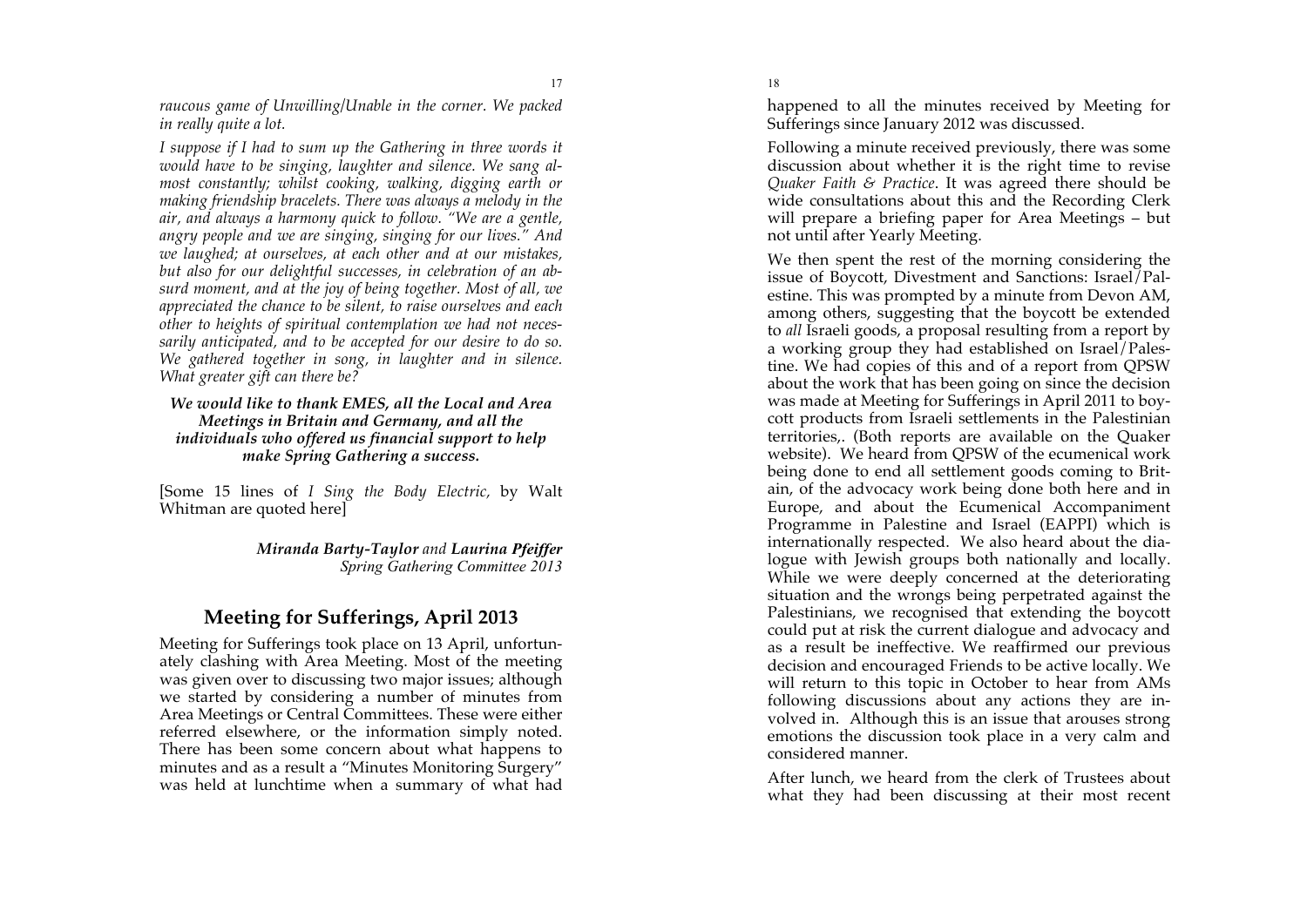meeting. One issue was "reputational risk" which affects the wide use of the word *Quaker* and Trustees are con sidering how to protect our reputation. They had also been discussing all aspects of giving and will be exploring whether a per -capita guide figure would be helpful , and what the different practices are in area and local meetings around giving.

The afternoon's major issue was the government welfare cuts. Several AMs had sent minutes on this topic and we shared information about the situation in different areas. We received a paper prepared by QPSW on Government Cuts: *Welfare Reform –what can Friends do* which contains a lot of useful information and suggestions for action.

There was some concern that the Quaker voice had not been heard nationally, but we were reminded that it was important that we all try to work with others locally.

This felt like a worthwhile meeting with space on the agenda to consider two important issues fully. All the papers for the meeting are available on the website and there are reports in The Friend of 19 April. Please contact me if you would like to discuss anything further.

**Janet Grimwade**

#### **SOUTH EAST SCOTLAND AREA MEETING**

Minutes of Area Meeting held on Saturday 13 April 2013 at East Linton Community Hall .

#### **2013/04/01 Worship**

During opening worship, paragraph 3.29 of *Quaker Faith & Practice* was read to us, reminding us that our meetings for business should be times of enjoyment as well as of hard work.

#### **2013/04/02 Change of Clerk**

Today's meeting is clerked by the new clerking team of Phil Lucas and Rosie Roberts. We place on record our gratitude to the retiring clerk, Kate Arnot, for her

#### 20

diligent clerking of our Area Meeting during the past three years.

#### **2013/04/03 Recording attendance**

Our clerks intend to record at each meeting the numbers of friends from each local meeting who have attended and not to record the names of those who have told us they are prevented from attending.

#### **2013/04/04 Engaging with our Yearly Meeting**

Our morning session was introduced and led by the Britain Yearly Meeting 2013 Group, a group we appointed to help us prepare for, engage with and follow up on the work of our Yearly Meeting.

How do we strengthen the links between Friends in their Local Meetings, their membership of Area Meeting and the work British Quakers do together? This year the group has identified about twenty Friends who plan to attend Britain Yearly Meeting, including five who will be there for the first time.

Zillah Scott, who attended Yearly Meeting last year for the first time, with her two young children, introduced the session. It was a wonderful experience for the children and Zillah found the work of the adult Yearly meeting very moving. Last year was concerned mainly with what it means for individuals to be Quakers. This year BYM will focus on trusting each other as we work corporately, trusting the Spirit working through our processes. It will also consider how the Spirit and our Quaker values can best inform trusteeship within the Yearly Meeting and how we can support the work of our trustees.

Yearly Meeting Agenda Committee asks for our respon ses (online, by email or by post) to three questions:

- *1) How have you discerned the way forward in your own life?*
- *2) What experiences have you had of Quaker Meetings being guided by the Spirit when making decisions?*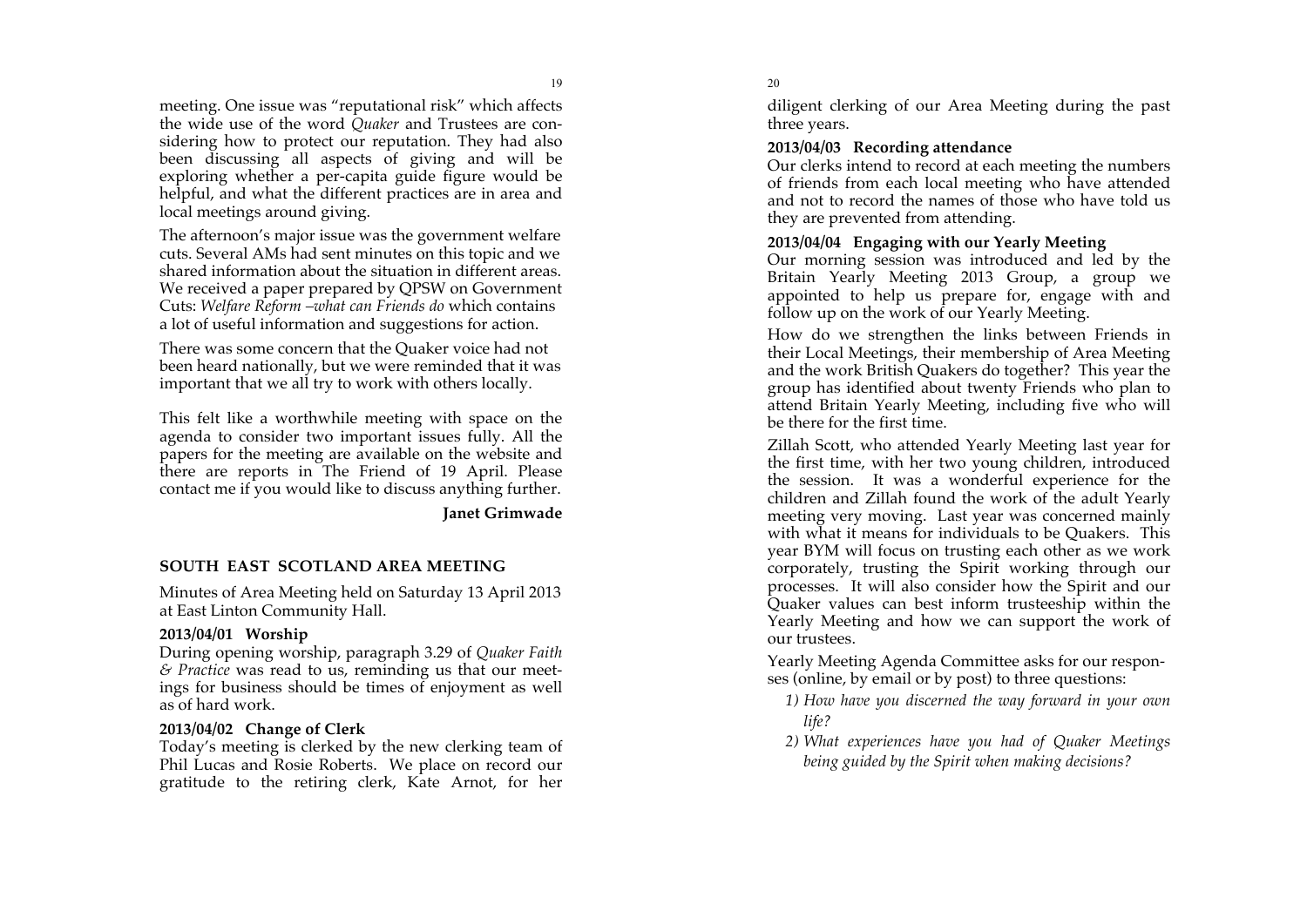*3) What do you value about the ways in which Friends work together?*

Responses to these questions will be distilled into the planning of the first session of Yearly Meeting 2013.

After discussion/worship-sharing in three groups during which we addressed these questions, we agreed the following:

*We tend to find personal discernment more difficult than corporate discernment, but our experience is often that taking part in the latter can feed back to the former, helping us to clarify the confusion and muddle which can afflict us. The giving of time and space to this discernment is so important, as is the cultivation of careful listening, both to each other and to the Light within. On the other hand, we must be aware that this very carefulness can smother spontaneity. We must allow that the Spirit, which is always present, even when we are not attending to it, can move in unexpected ways. Often it is the on-going process which is important rather than the decisions arising from it.*

We will encourage Friends able to attend Britain Yearly Meeting 2013 to come to a follow-up session at Area Meeting held on 29 June 2013 and to share their thoughts and impressions with us. We also encourage them to give similar feedback to their Local Meetings and will distribute the Yearly Meeting leaflet as widely as possible among Friends and Attenders not able to be in London next month.

#### **2013/04/05 Signing of the Area Meeting minutes of 24 February 2013**

The minutes of 24 February 2013 have been published in *Sesame*. A copy has been signed by Kate Arnot, the Clerk at that time, and entered in the Minute Book.

#### **2013/04/06 Matters arising**

#### **Visits to Broxburn Academy**

Further to Minute 13 of 20 October 2012 and Minute 4 of 24 February 2013, John Phillips has reported on two visits made by a small group of Friends to Broxburn Academy in February 2013 to contribute to curricular work on the Quaker contribution to the abolition of the slave trade and on conscientious objection to military service. The group was made very welcome and the visits went well, the second better than the first, as both the Quakers and the teachers had learned how to do it more effectively. We hope we receive a repeat invitation.

#### **2013/04/07 Draft accounts for 2012**

Caroline Evens, our Treasurer, has introduced us to the draft Area Meeting accounts for 2012. We note that the General Account shows a surplus of over £46k while the 7 Victoria Terrace Account shows a deficit of over £58k. The latter was expected because of the major repair and development work at the Edinburgh Meeting House and it was noted that this means we have not recently been able to support our Yearly Meeting financially to the usual level. We regret this, which is necessitated by our careful stewardship of our property, but hope soon to be in a position to revert to making larger contributions. We note also the success to date of the Windows to the World appeal and are most grateful to all who have contributed. The draft accounts are attached to these minutes.

We note that Caroline Evens has completed her triennium of service as our treasurer, though she is willing to continue to give some financial advice. We place on record our gratitude to Caroline for the service she has rendered efficiently and cheerfully in what is a demanding role.

#### **2013/04/08 Requests for financial support a) Northern Friends Peace Board**

We have received a request from NFPB asking us to increase our annual donation to that body. We have been giving £1200 for some years. Their letter suggests we allow for £7.50 per member. With a rough count of our members as listed in the new

22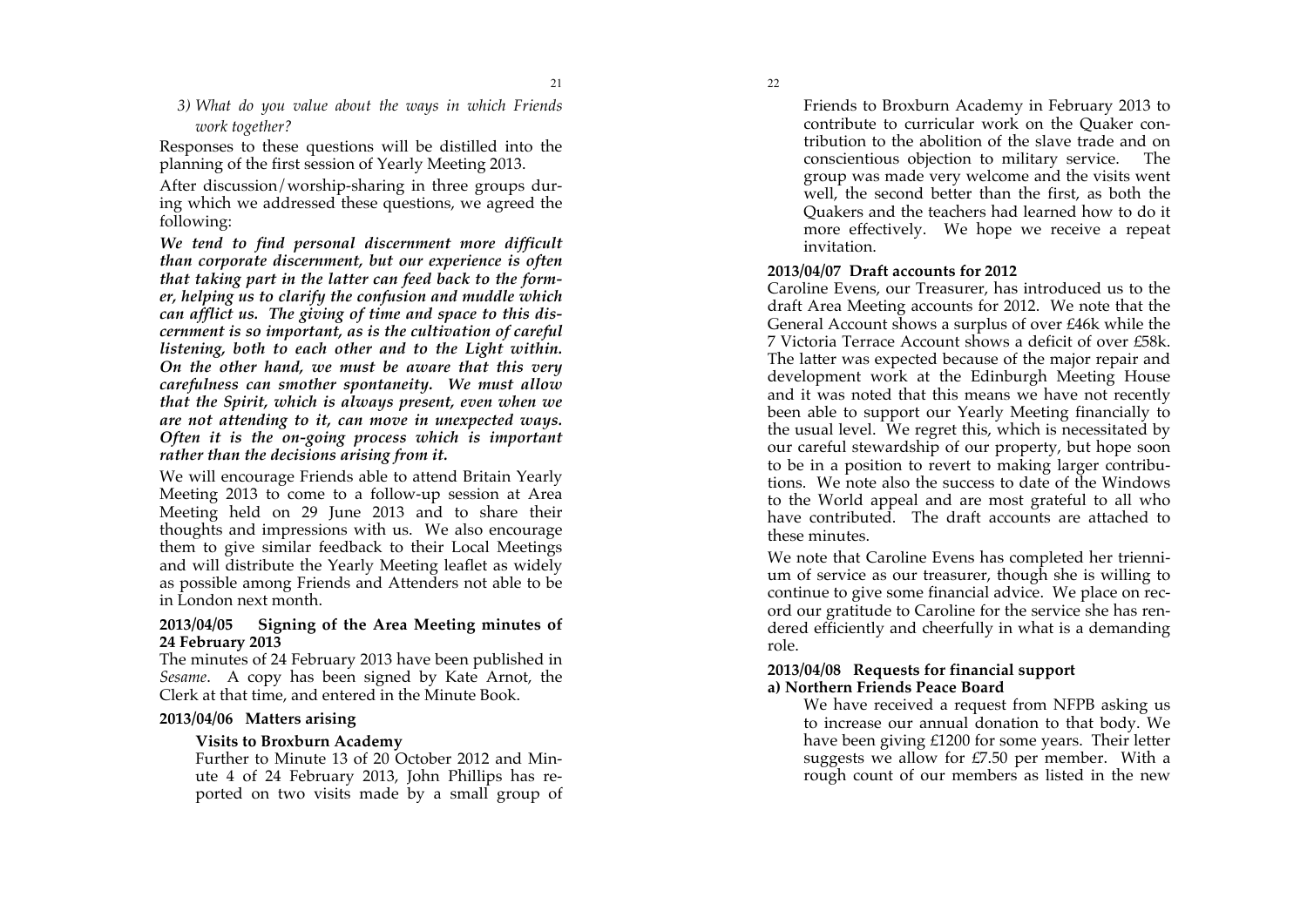book (not including attenders) this comes to around £1500.

We agree to increase our annual donation to £1500.

#### **b) Anna Levin**

We have been pleased to hear of Anna Levin's work for Woodbrooke, where she is training as a facilitator for the Life Writing for Transformation course and agree to her request for financial support for this purpose.

#### **2013/04/09 The future of Swarthmoor Hall**

The Swarthmoor Hall Project Group, appointed by Brit ain Yearly Meeting Trustees, has requested that Area Meetings contribute to discernment regarding the future of Swarthmoor Hall.

Pat Lucas, who serves on Quaker Life's Swarthmoor Hall Committee, has described the current exciting and varied work of the Hall, the Quaker residential centre closest to Scotland. The work includes courses (presently in conjunction with Woodbrooke), retreats and holiday accommodation. There is a team of 103 volunteers who, together with staff, serve in the house, gardens, estate with farm, and woodland; the office and library; the tea room; and as tour guides. Groups there include the History Group, the Archivists, the Furniture Group, and the Photography Group. There is an Edu -cation Project, Quakers in residence, music, and pilgrimages.

There is a suggestion from the Swarthmoor Hall Project Group that Britain Yearly Meeting and the National Trust could work in partnership to manage Swarthmoor Hall, to the benefit of both organisations. Questions about this suggestion were raised: about the capacity of Swarthmoor Hall to accommodate more visitors; about whether the Quaker values that underpin the Centre's work might be undermined; about the impact of parking spaces and access roads. Perhaps the problems that such a partnership might solve could be progressed in other ways?

24

We are concerned about the possibility of a partnership with a very large, national organisation. Whatever the solution for Swarthmoor Hall, we hope that it will safe guard and strengthen our Quaker Community there, and maintain the Quaker ethos that staff and volunteers currently offer to visitors.

We send this minute to the Swarthmoor Hall Project Group.

#### **2013/04/10 Economic Justice**

Further to discussion resulting from Tweeddale's con cern at our meetings in June 2012 (Minute 6) and December 2012 (Minute 1) we have received details of two relevant courses being organised by Quakers:

#### **a) Ec onomic Mythbusters** – *an online course*

This is a new online course in May -June 2013 organised by Quaker Peace and Social Witness with the New Economics Foundation. The course will enable Friends to understand and address some of the economic myths which hinder the pos sibility of creating a more just, equal and sustain able world. It consists of evening sessions on seven consecutive Tuesdays, starting on 14<sup>th</sup> May. Participants need to have access to a computer with webcam and microphone. The number of particip ants is limited and those interested are encouraged to apply as soon as possible.

#### **b) Europe and Economic Justice** – *QCEA conference in Brussels, 15 -17 November 2013* .

We have also received information about this course organised by the Quaker Council for Euro pean Affairs, which addresses similar issues. It would be good if this Area Meeting is able to send a delegate and those interested in attending should contact our clerk for further details.

We have also received a minute from South Edinburgh Local Meeting regarding Tackling the Poverty Premium, a Church Action for Poverty project. Since no -one pres -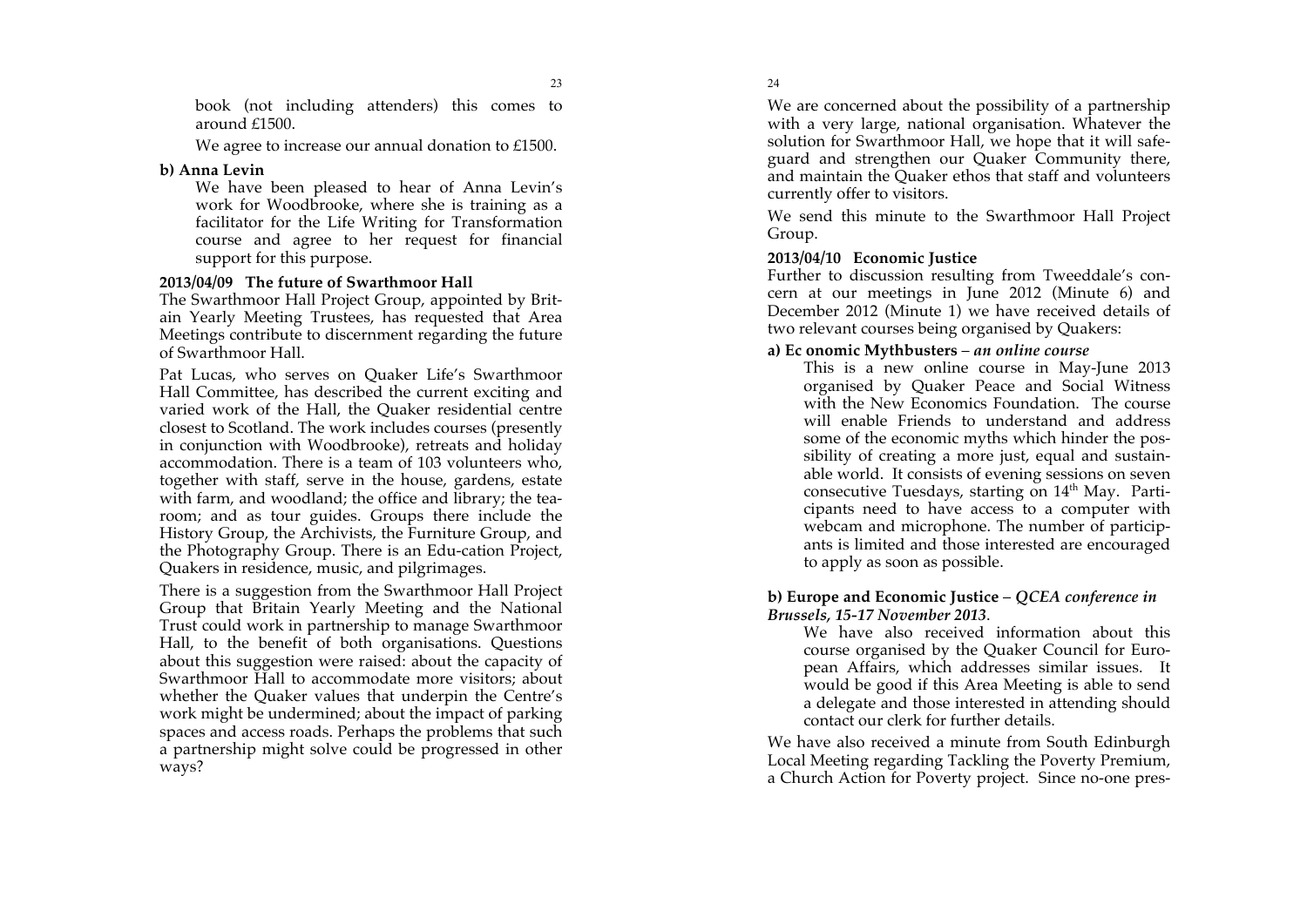ent today was able to speak to this minute, we will consider it at our next meeting.

#### **2013/04/11 Membership matters**

a) We have received the following **Certificates of Accep tance of transfer** :

- for **Amanda Manouvier** from North Scotland Area Meeting
- for **Anne Barnes**, also from North Scotland Area Meeting
- for **Leti (Juliet) Hawthorn** from Teesdale and Cleveland AM
- for **Rachel Howell** from Mid Wales Area Meeting

b) John Eccles has reported on the membership applic ation meeting he and Doreen Dodd have had with **John Galilee** of East Lothian Local Meeting.

We agree to accept John Galilee into membership; and we ask Phil Lucas to welcome him, and to inform the clerk of East Lothian Meeting.

#### **2013/04/12 Nominations Committee work**

In the absence of Alastair Cameron, convener of our Nominations Committee, we have concerned ourselves only with the roles for which the committee has found it difficult to bring names, namely Health and Safety Adviser and Area Meeting Treasurer.

Our Trustees have started work on guidance to enable the Health and Safety Adviser role to be manageable by an inexperienced Friend. We understand that the Treasurer's role has grown and become more difficult over recent years and that our Trustees are looking at ways to divide that role to make the work more manageable too.

New job descriptions and person specifications are being developed which it is hoped will make the various roles approachable and less daunting. Support roles need not be held by someone in membership.

26

As both posts are now vacant, there is some urgency in taking these matters forward. If a process and names emerge between our meetings, we authorise our clerk to make appointments, in consultation with the clerk of Trustees and the convener of Nominations Committee, for ratification at a subsequent Area Meeting.

#### **2013/04/13 Festival Charities 2013**

Our Festival Committee recommends to us that the three charities to receive donations from the profits of the Venue 40 operation this year should be, as they were last year:

- Quaker Bolivia Link (3rd year)
- Refugee Survival Trust (2nd year) and
- Edinburgh Quaker Meeting House (2nd year) Windows appeal

We agree with this recommendation and wish them well with their arrangements.

#### **2013/04/14 Correspondence**

#### **a) Invitations from other faith groups**

- (i) **The Taoist Tai Chi Society of Great Britain**  will be hosting the Grand Opening of their new Scottish Regional Centre premises at lunchtime on Friday 19 April 2013, near Meadowbank and have invited us to be represented.
- (ii) **The Leith Sikh community** has invited us to join them for celebrations, including a procession and a meal, on Sunday 21 April 2013 from 12 noon at their gurdwara.

Friends interested in representing us were invited to speak to our clerk.

#### **2013/04/16 AOCB**

#### **a) General meeting dates 2013 -14**

It is proposed that General Meeting for Scotland will meet as follows:

West – 8 March 14 (already agreed)